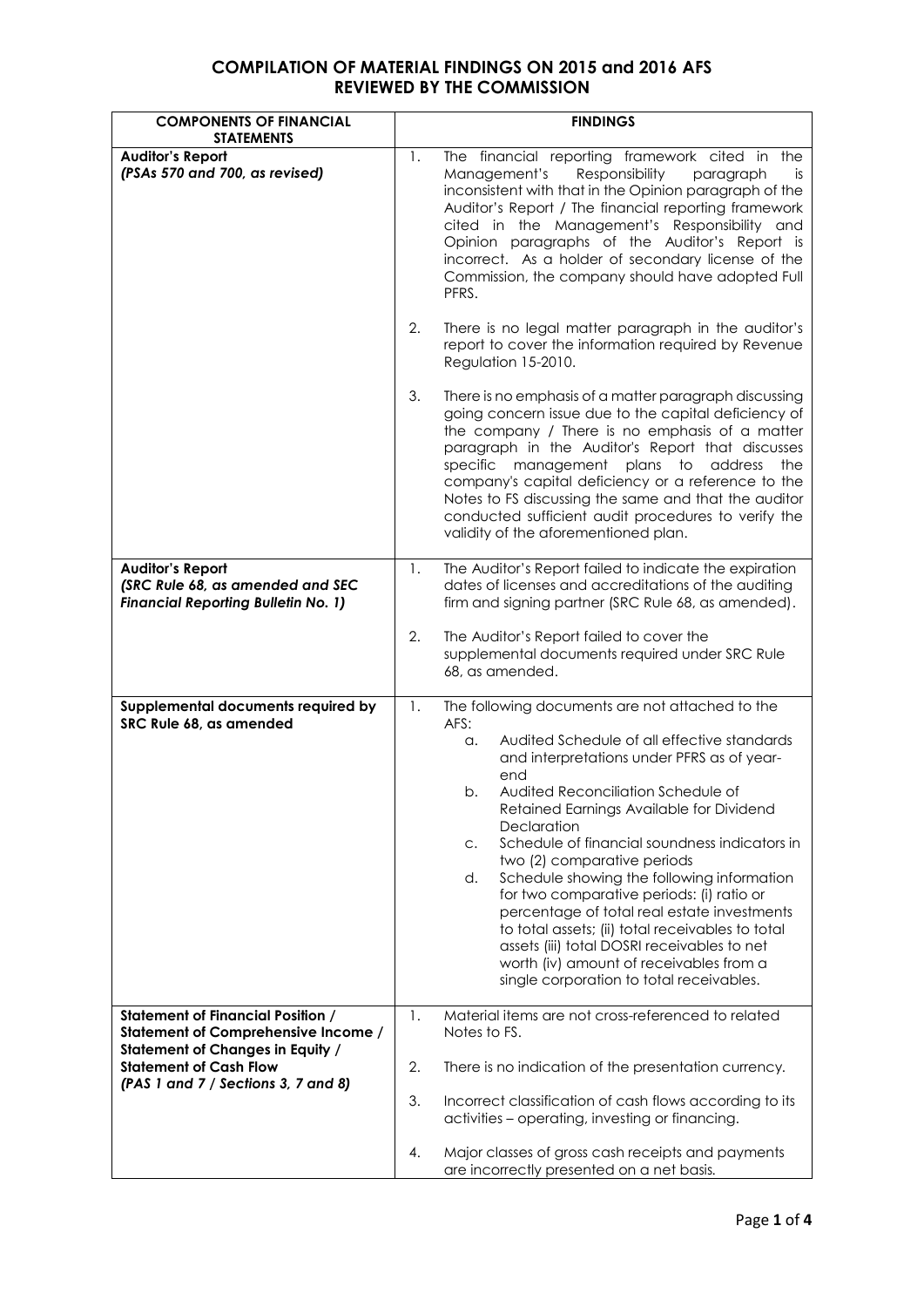| <b>NOTES TO FINANCIAL STATEMENTS</b>                                                                     |    | <b>FINDINGS</b>                                                                                                                                                                                                                                                                                                                                                             |
|----------------------------------------------------------------------------------------------------------|----|-----------------------------------------------------------------------------------------------------------------------------------------------------------------------------------------------------------------------------------------------------------------------------------------------------------------------------------------------------------------------------|
| <b>Basis of Preparation</b><br>(SRC Rule 68, as amended)                                                 | 1. | The company failed to adopt the correct financial<br>reporting framework.                                                                                                                                                                                                                                                                                                   |
| <b>Accounting Policies, Changes in</b><br><b>Accounting Estimates and Errors</b><br>(PAS 8 / Section 10) | 1. | There is no discussion on the impact of new<br>accounting standards.                                                                                                                                                                                                                                                                                                        |
| <b>Significant Estimates and Judgments</b><br>(PAS 1 / Section 8)                                        | 1. | Incomplete disclosures on the significant judgments<br>and estimates made by the Company (i.e.<br>assessment of impairment of financial assets,<br>inventories and non-financial assets, estimating useful<br>lives of property equipment and investment property<br>and assessment of lease arrangements whether<br>financing or operating leases) are usually missed out. |
| <b>Comprehensive Income</b><br>(PAS 1 / Sections 5 and 29)                                               | 1. | There is no disclosure of the amount of tax relating to<br>each component of other comprehensive income<br>either in the statement of comprehensive income or<br>in the notes to the financial statements.                                                                                                                                                                  |
| <b>Financial Assets</b><br>(PAS 39 and PFRS 7 / Section 11)                                              | 1. | There are no accounting policies on subsequent<br>measurement, derecognition and impairment of<br>financial assets.                                                                                                                                                                                                                                                         |
|                                                                                                          | 2. | Incomplete disclosures on Loans and Receivables,<br>i.e., interest rate, maturity.                                                                                                                                                                                                                                                                                          |
|                                                                                                          | 3. | The accounting policies on initial recognition and<br>subsequent measurement on financial assets as cited<br>in the Notes to FS are not in accordance with PAS<br>39/Sec. 11 of PFRS for SME.                                                                                                                                                                               |
| <b>Inventories</b><br>(PAS 2 / Section 13)                                                               | 1. | The accounting policy on measurement of Inventories<br>as cited in the Notes to FS is not in accordance with<br>PAS 2/Sec. 13 of PFRS for SMEs.                                                                                                                                                                                                                             |
| <b>Other Current/Non-Current Assets</b><br>(PAS 1 / Section 8)                                           | 1. | There is no explanatory note/disclosure on said<br>account despite materiality of amount.                                                                                                                                                                                                                                                                                   |
| <b>Property Plant and Equipment</b><br>(PAS 16 / Section 17)                                             | 1. | There are no accounting policies on initial recognition<br>subsequent measurement, and derecognition on<br>PPE.                                                                                                                                                                                                                                                             |
|                                                                                                          | 2. | Incomplete disclosures on PPE, i.e., roll forward<br>analysis of carrying amount of PPE, carrying amount<br>of assets used as collateral for liabilities, estimated<br>useful lives of each PPE, depreciation methods used.                                                                                                                                                 |
|                                                                                                          | 3. | Based on the Notes to FS, the company measured its<br>PPE using the cost model. This is inconsistent with the<br>of Financial Position/Statement<br>Statement<br>of<br>Changes in Equity which shows a "Revaluation<br>Surplus" account thus support the use of the<br>revaluation model.                                                                                   |
| <b>Investment Property</b><br>(PAS 40 / Section 16)                                                      | 1. | There are no accounting policies on initial recognition<br>and subsequent measurement of<br>Investment<br>Property.                                                                                                                                                                                                                                                         |
|                                                                                                          | 2. | The company incorrectly used the property's zonal<br>value as its basis of fair value. This is not in<br>accordance with PFRS 13/Secs. 11.27-11.32 of PFRS for<br>SMEs.                                                                                                                                                                                                     |
|                                                                                                          | 3. | Considering that the company measured<br>its<br>Investment Property at cost, the same should be                                                                                                                                                                                                                                                                             |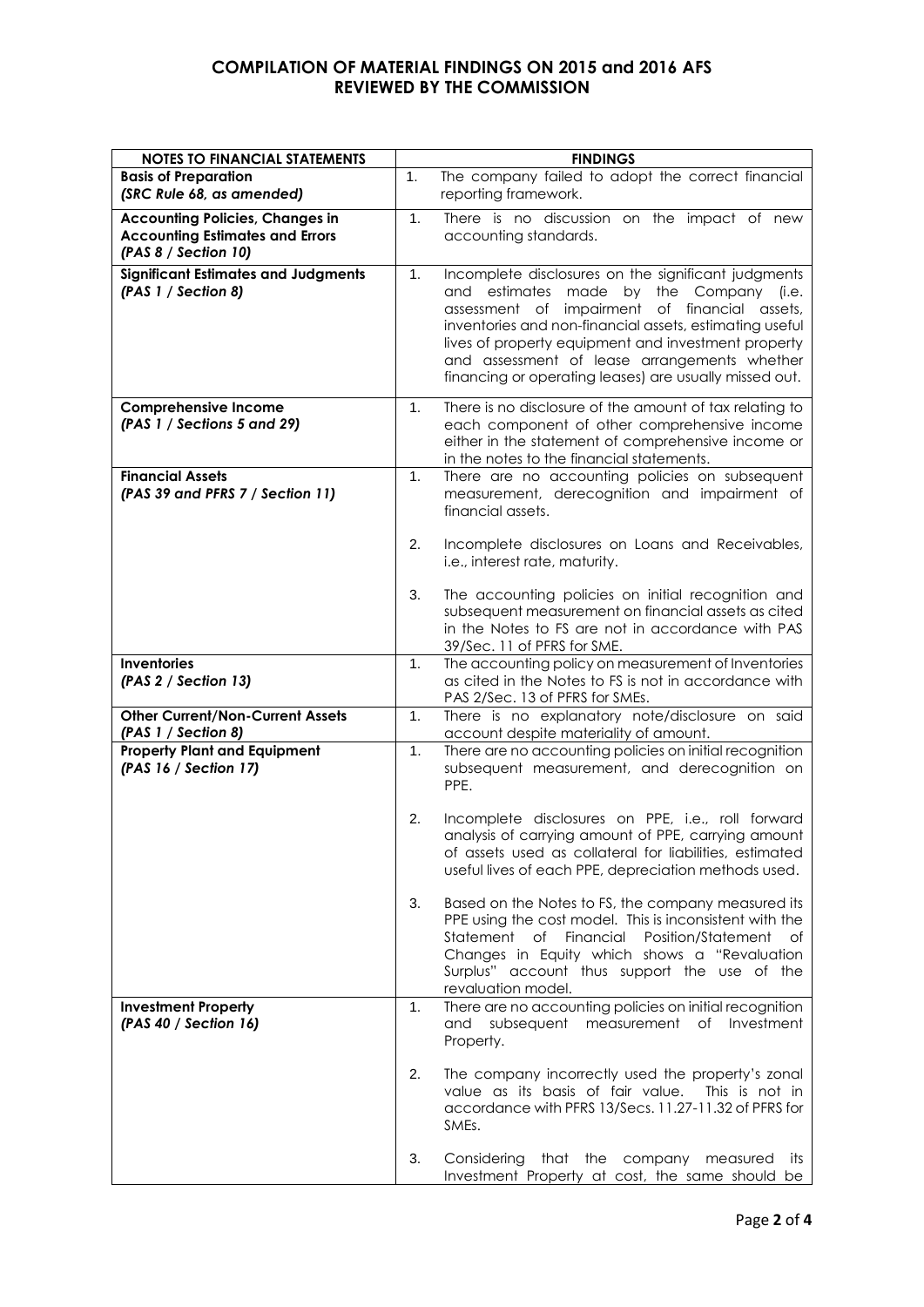|                                                                     |    | reclassified under PPE in compliance with Secs. 16.7<br>and 17.1 of PFRS for SME.                                                                                                                                      |
|---------------------------------------------------------------------|----|------------------------------------------------------------------------------------------------------------------------------------------------------------------------------------------------------------------------|
|                                                                     | 4. | There is no disclosure on rental income from<br>investment property and direct operating expenses<br>arising from investment property that generated<br>rental income during the period.                               |
|                                                                     | 5. | There is no disclosure of the amount of fair value of<br>investment properties which were subsequent<br>measured at cost model.                                                                                        |
| <b>Investment in Subsidiary</b><br>(PFRS 10 / Section 9)            | 1. | Despite the company's control over its subsidiary, the<br>company failed to prepare consolidated financial<br>There is likewise no disclosure of its<br>statements.<br>justification/basis for said non-consolidation. |
| <b>Financial Liabilities</b><br>(PAS 39 and PFRS 7 / Section 11)    | 1. | There is no accounting policy on financial liabilities.                                                                                                                                                                |
|                                                                     | 2. | The accounting policies on initial recognition and<br>subsequent measurement of financial liabilities are<br>not in accordance with PAS 39/Sec. 11 of PFRS for<br>SMEs.                                                |
|                                                                     | 3. | Incomplete disclosures, i.e., interest rate, maturity<br>analysis, assets used as collateral, terms of payment,<br>details of defaults and breaches, covenants and<br>warranties.                                      |
| <b>Other Current/Non-Current Liabilities</b><br>(PAS 1 / Section 8) | 1. | There are no disclosures of the nature and amount of<br>each items comprising "accrued expenses" despite<br>materiality of amount.                                                                                     |
| Equity<br>(SEC Financial Reporting Bulletin Nos. 6<br>and 15)       | 1. | Incomplete disclosure on "Appropriated Retained<br>Earnings", i.e., specific details of appropriation and<br>timeline of implementation/usage, and date of<br>approval by the BOD.                                     |
|                                                                     | 2. | The company's retained earnings exceeds its paid-in<br>capital by 100%. There is however no disclosure of any<br>appropriation to comply with Section 43 of the<br>Corporation Code.                                   |
|                                                                     | 3. | Incomplete disclosures on "Deposit for Future Stock<br>Subscription", i.e., date of approval by BOD and<br>stockholders on increase in capitalization, date of<br>filing of application and status thereof             |
| <b>Revenues</b><br>(PAS 18 / Section 23)                            | 1. | There is no specific revenue recognition policy for<br>each revenue sources (including Miscellaneous<br>Income and Interest Income).                                                                                   |
|                                                                     | 2. | There is no explanatory note on "Other Income"<br>despite materiality of amount.                                                                                                                                       |
|                                                                     | 3. | There is no disclosure of the nature and amount of<br>each items deducted from "Gross Sales" to arrive at<br>"Sales-net".                                                                                              |
| <b>Cost and Expenses</b><br>(PAS 1 / Section 8)                     | 1. | There is no disclosure of the nature and amount of<br>each items deducted from "Gross Purchases" to arrive<br>at "Net Purchases".                                                                                      |
| <b>Employee Benefits</b><br>(PAS 19 / Section 28)                   | 1. | There are no accounting policies and disclosures on<br>Employee Benefits / Retirement Benefits.                                                                                                                        |